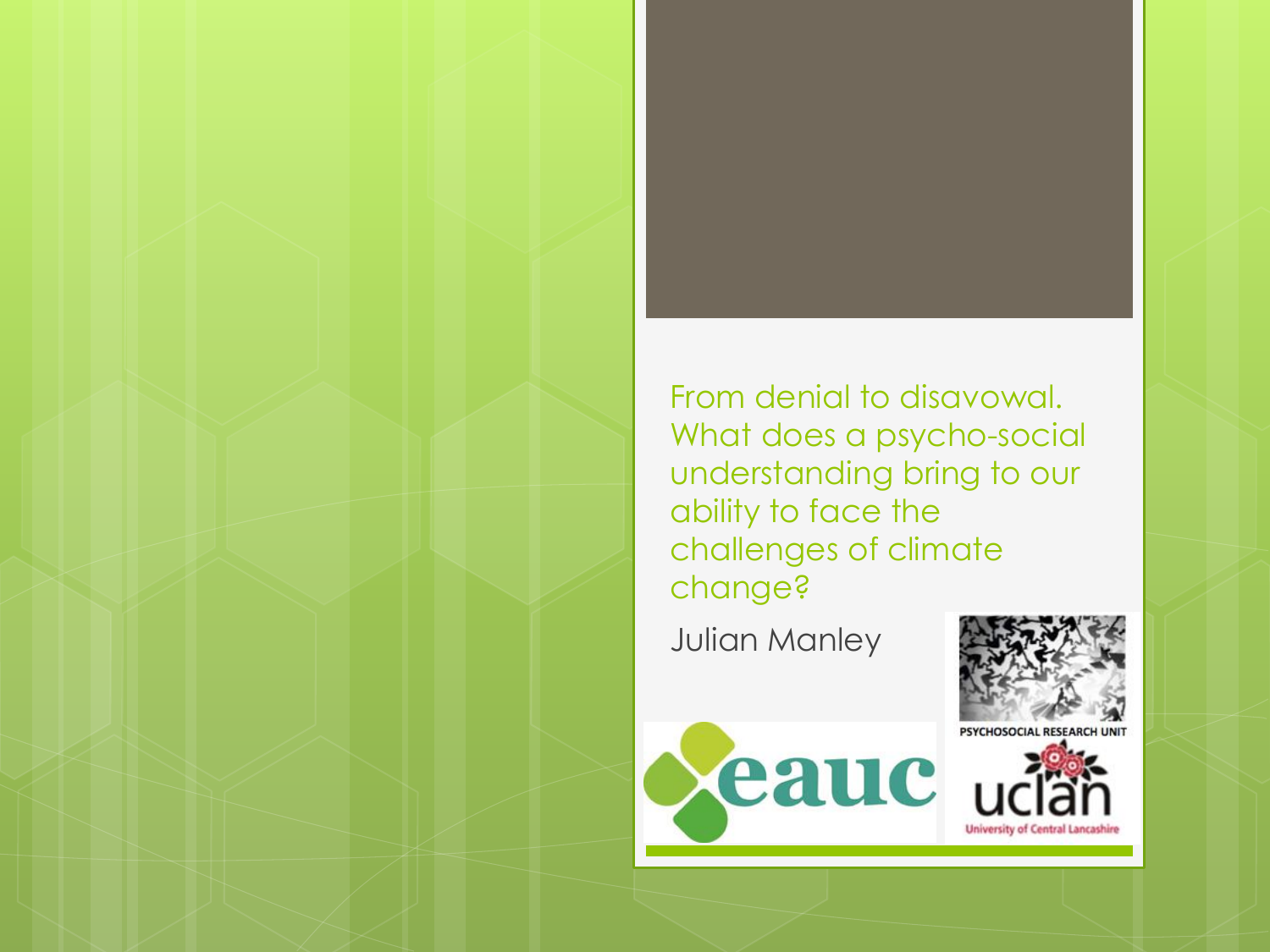### What is 'climate psychology'?

'Climate psychology is concerned with understanding the non-rational dimensions of our collective paralysis in the face of worsening climate change.'

(Hoggett and Robertson, personal communication 2016)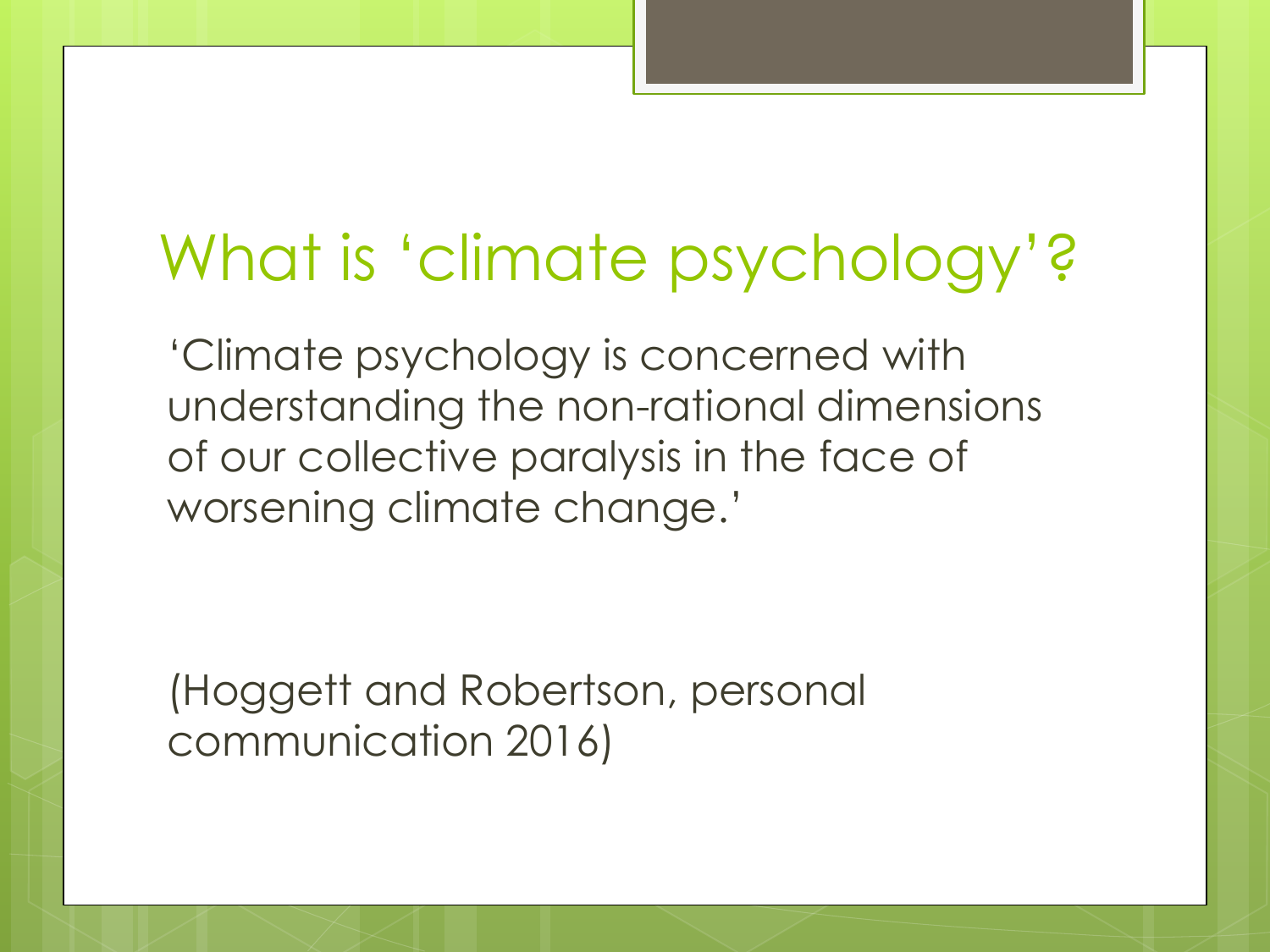## Development of a psychosocial perspective

Psychoanalytically informed reflections on climate change are not new (e.g. Searles 1972), rather their general acceptance, and in particular the shift from the psychology of the laboratory, clinic and couch to a psychosocial approach, is an emergent phenomenon.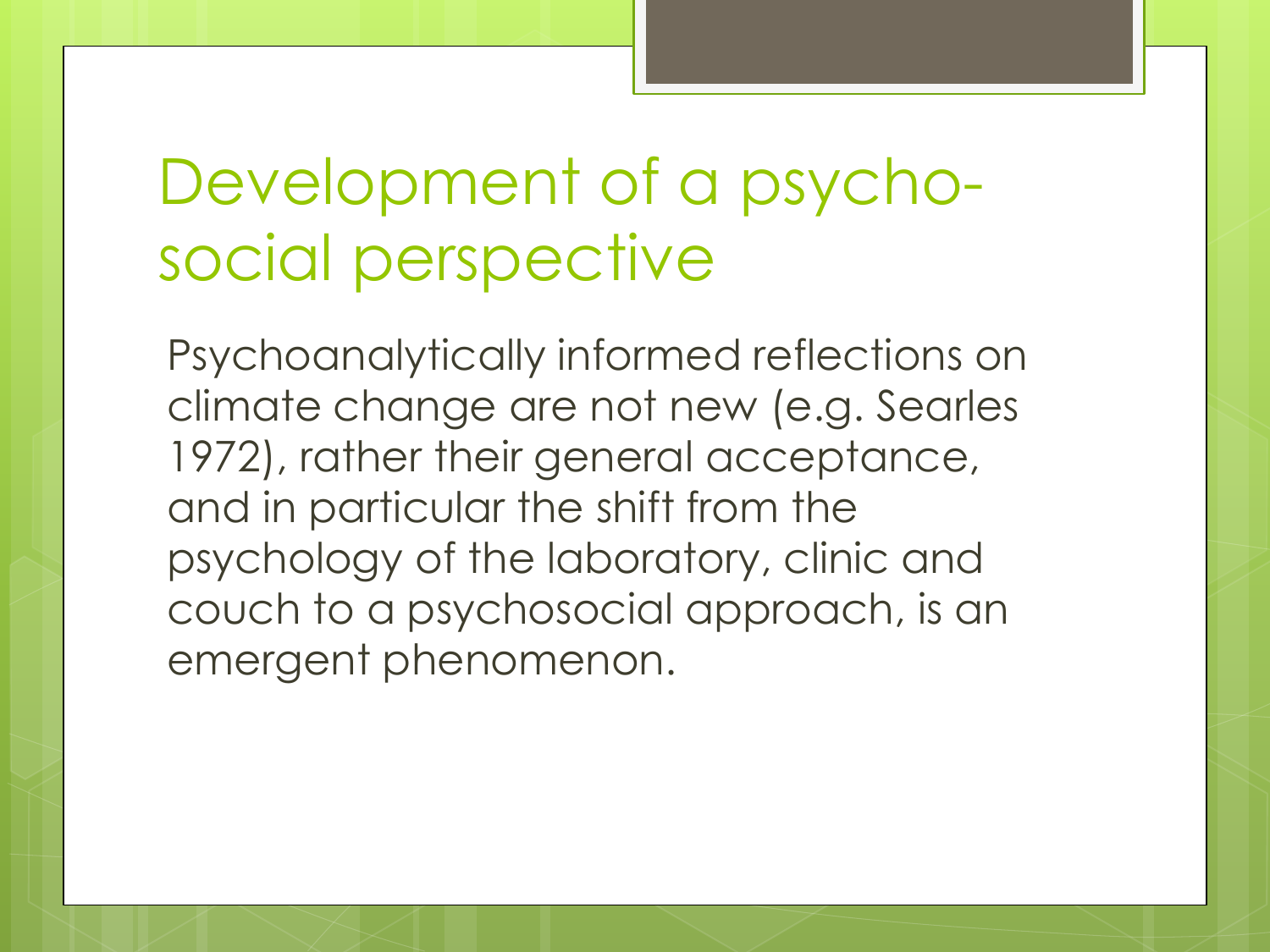## Intergovernmental Panel on Climate Change (IPCC)

Shift in emphasis towards the psychosocial…

(Nadine Andrews)

[http://www.climatepsychologyalliance.org/](http://www.climatepsychologyalliance.org/explorations/papers/190-psychosocial-and-climate-psychology-research-in-ipcc-reports) [explorations/papers/190-psychosocial-and](http://www.climatepsychologyalliance.org/explorations/papers/190-psychosocial-and-climate-psychology-research-in-ipcc-reports)[climate-psychology-research-in-ipcc](http://www.climatepsychologyalliance.org/explorations/papers/190-psychosocial-and-climate-psychology-research-in-ipcc-reports)[reports](http://www.climatepsychologyalliance.org/explorations/papers/190-psychosocial-and-climate-psychology-research-in-ipcc-reports)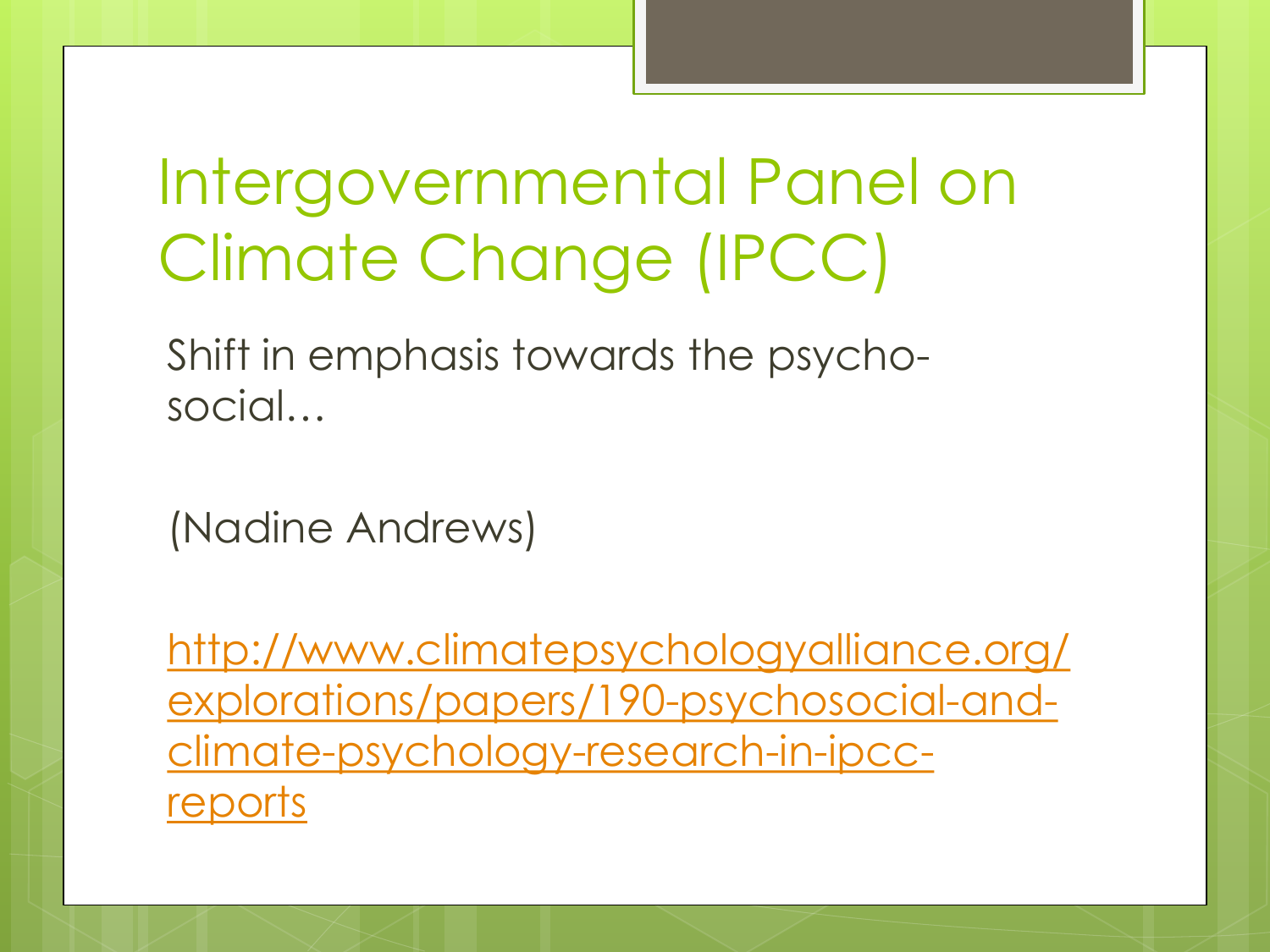## In the face of inexplicable failure…

The failure in communication of the 'hard facts' of human-induced climate change being accepted on a general scale, in the wider public and by many political leaders.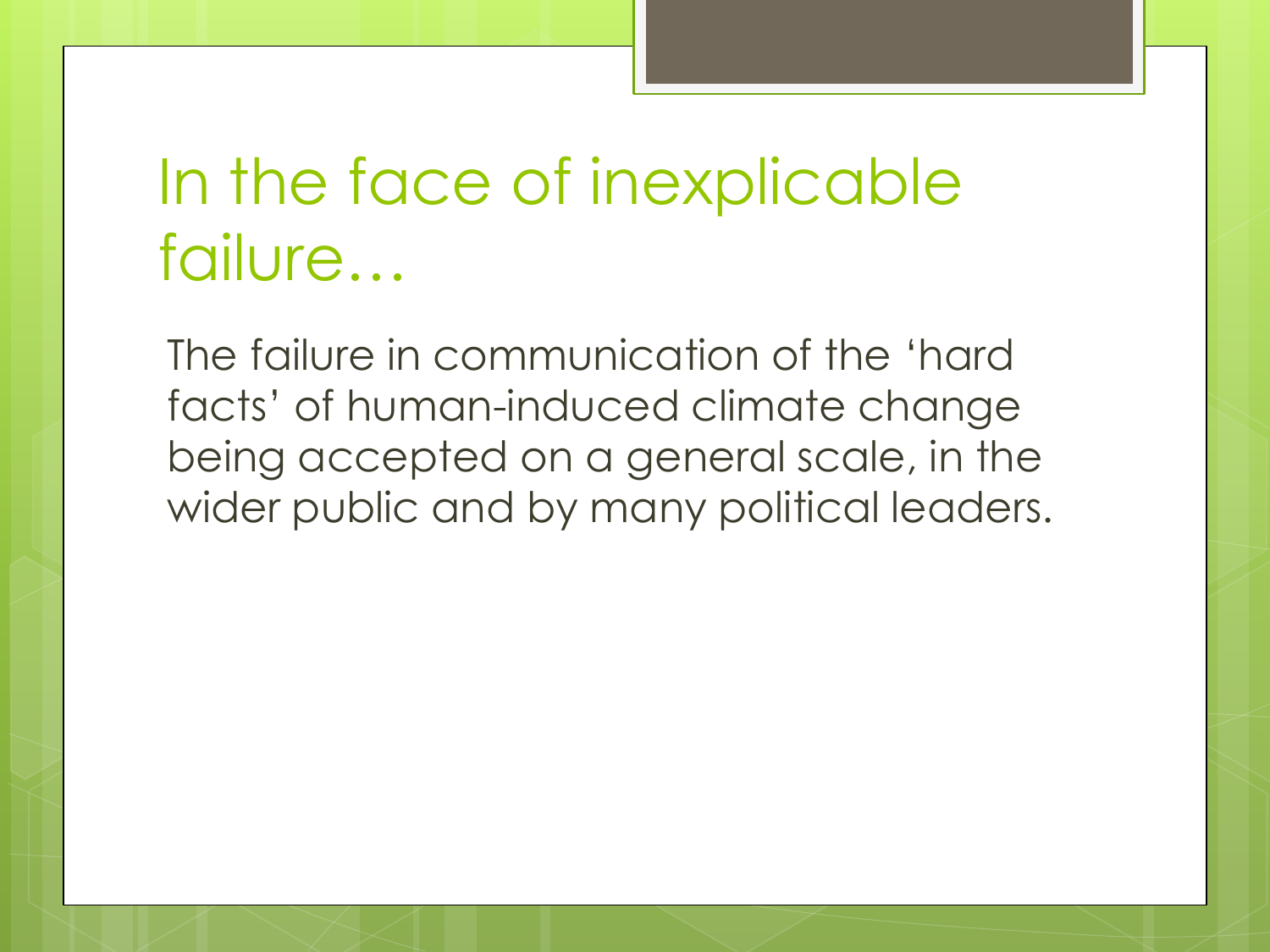## Another approach

 'Ecopsychology' (Rust & Totton, 2012) 'Ecopsychoanalysis' (Dodds 2011) 'Ecosophy' or 'Deep Ecology' (Naess)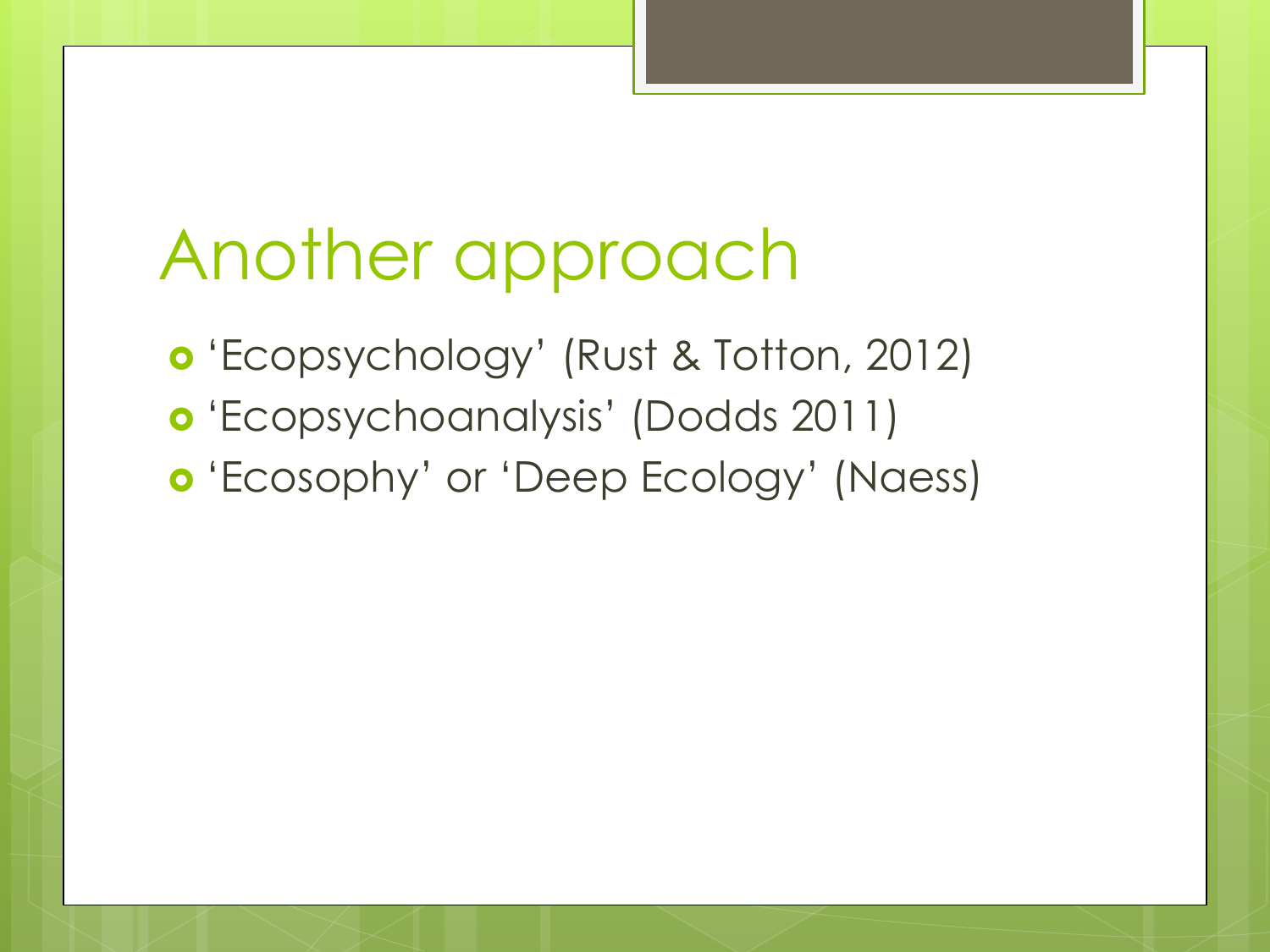

PSYCHOANALYTIC AND INTERDISCIPLINARY PERSPECTIVES

**EDITED BY** SALLY WEINTROBE

#### Psycho-social approach S. Weintrobe

- Psychosocial concern of socially and psychologically produced anxiety in relation to climate change denial.
- How virtual realities become confabulated with actual reality and converted into meaningless targets by governments who need to believe in a simulated reality.
- 'Apathy' attributed to the general public as a 'reason' for not acting upon climate change as a form of defence and hides behind it more subtle psychosocial perspectives that might be more useful in understanding our relationship to climate change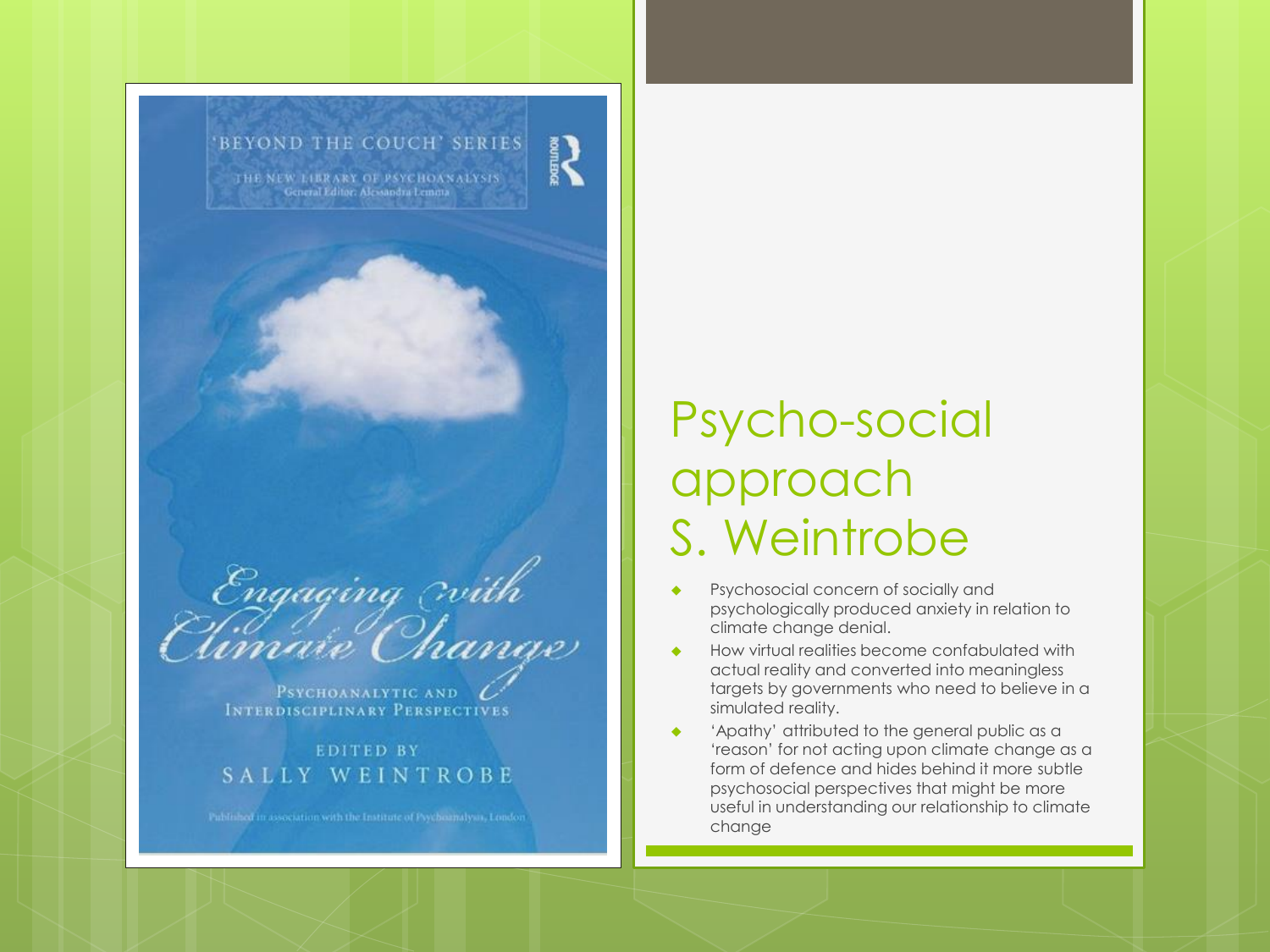#### In time for tomorrow?

the Carbon Conversations Handbook

Rosemary Randall and Andy Brown



#### **Practical** applications Randall & Brown

The 'carbon conversations' are a shift from general reflections, theory and a focus on the individual to attempting to deal with the issues of C02 emissions by approaching the anxieties of climate change psychosocially, with groups of people who are able to discuss their emotions and psychological challenges when faced with trying to change their lifestyles.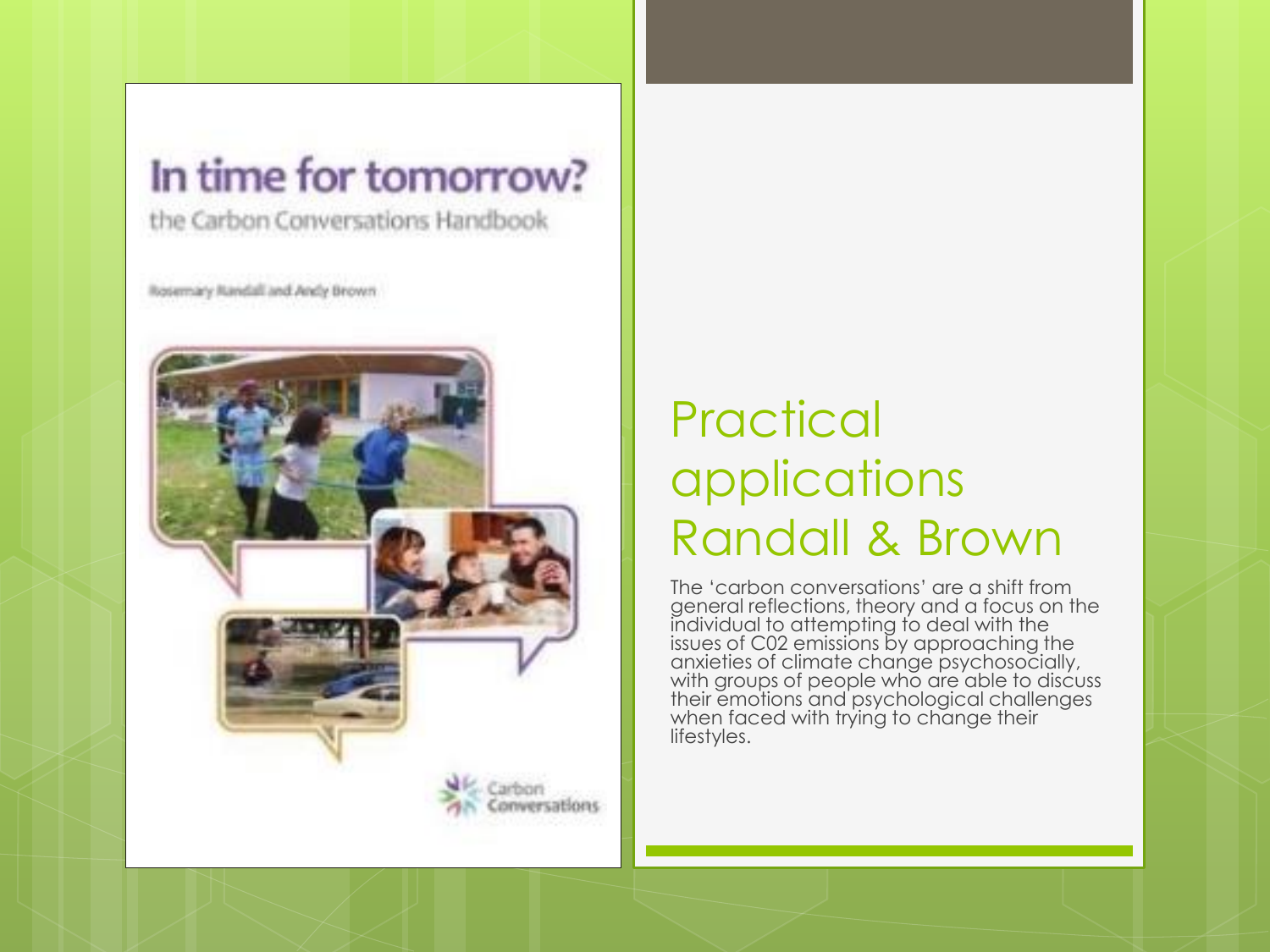## Art, climate change and psychosocial research

- Art performance (video, live poetry)
- Social Dreaming
- Post Social Dreaming discussion
- Debate
- Interview with the artists
- Researcher panel analysis

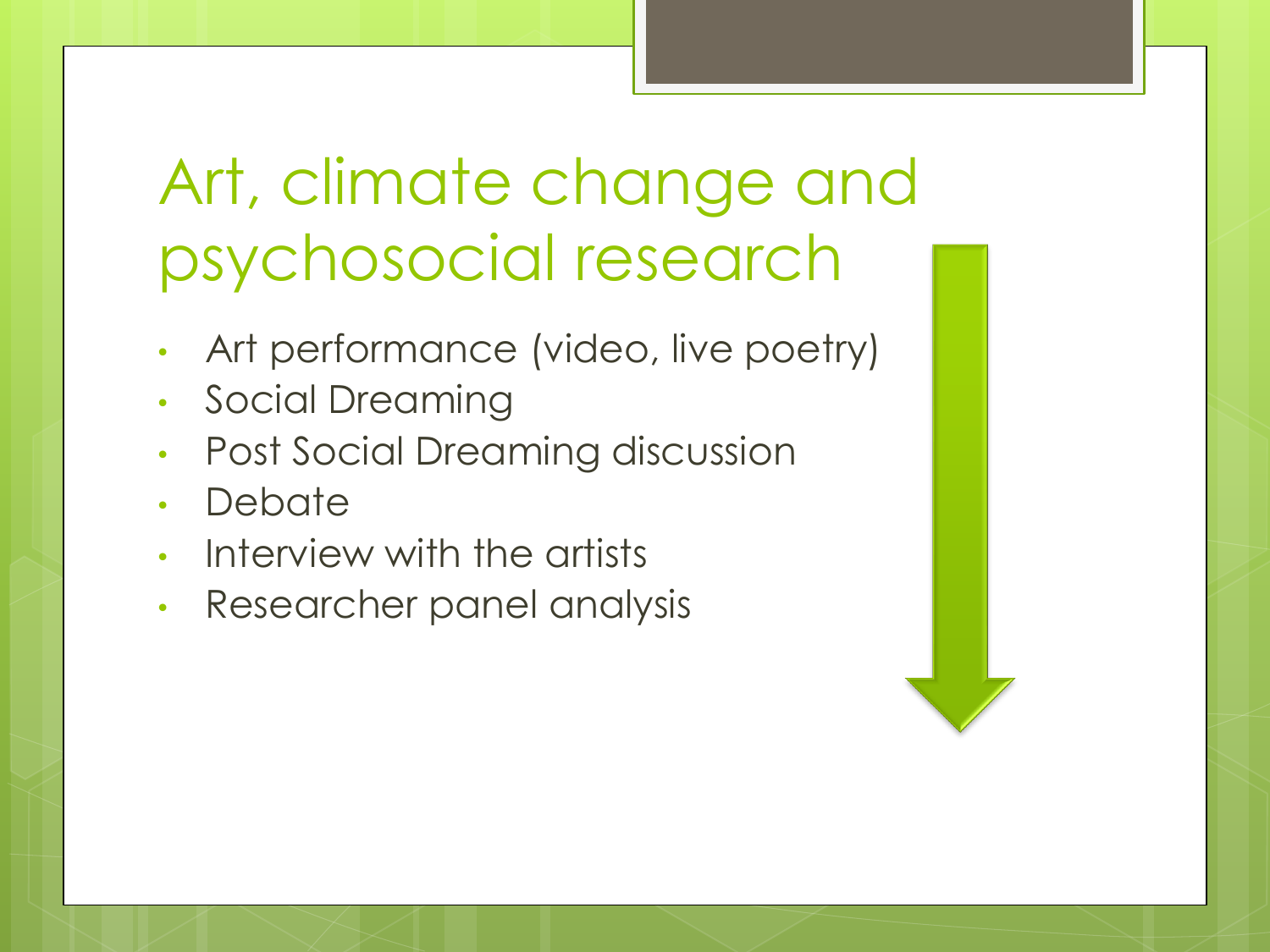## Artwork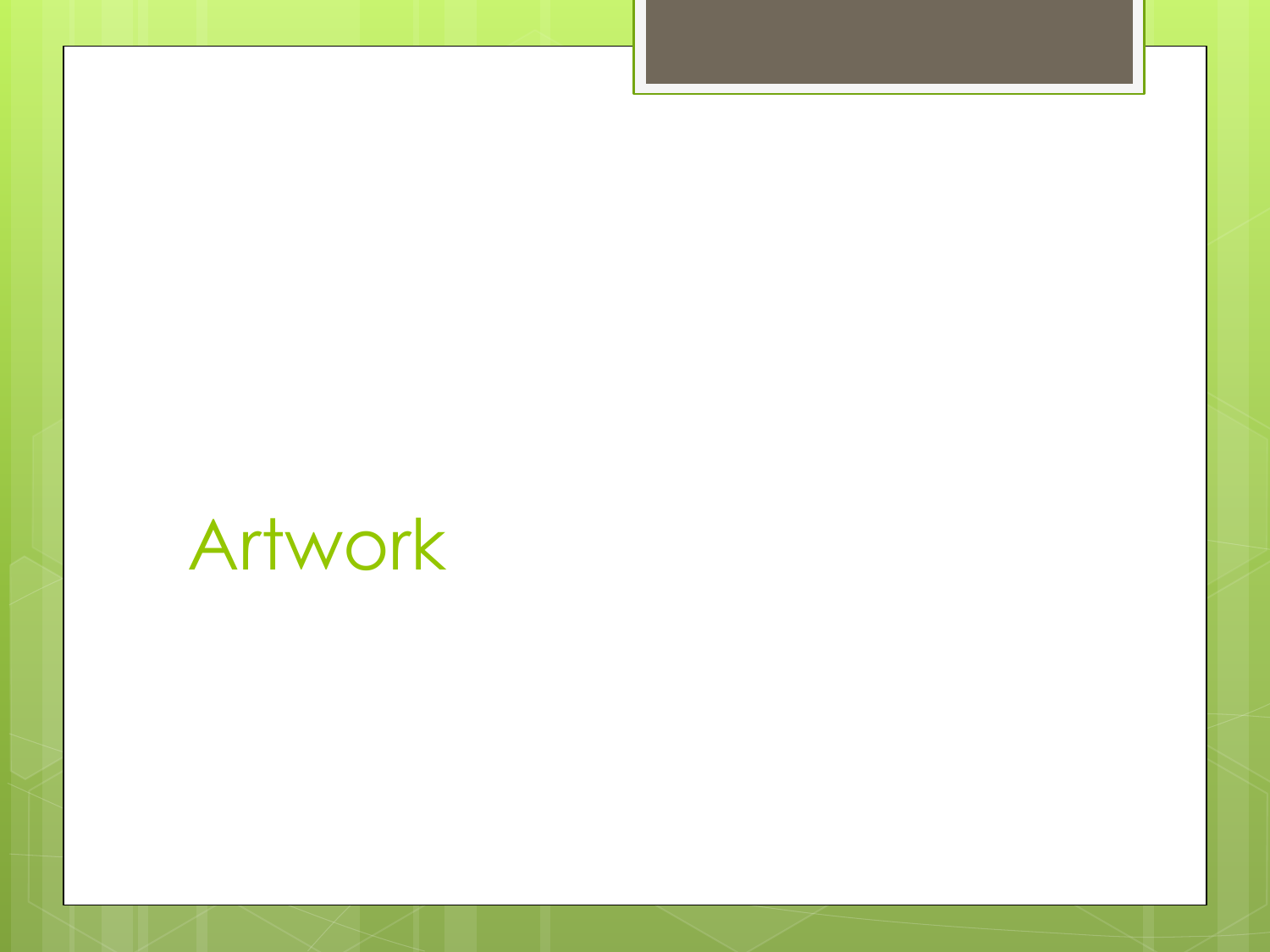#### The Second Breath: Video extract

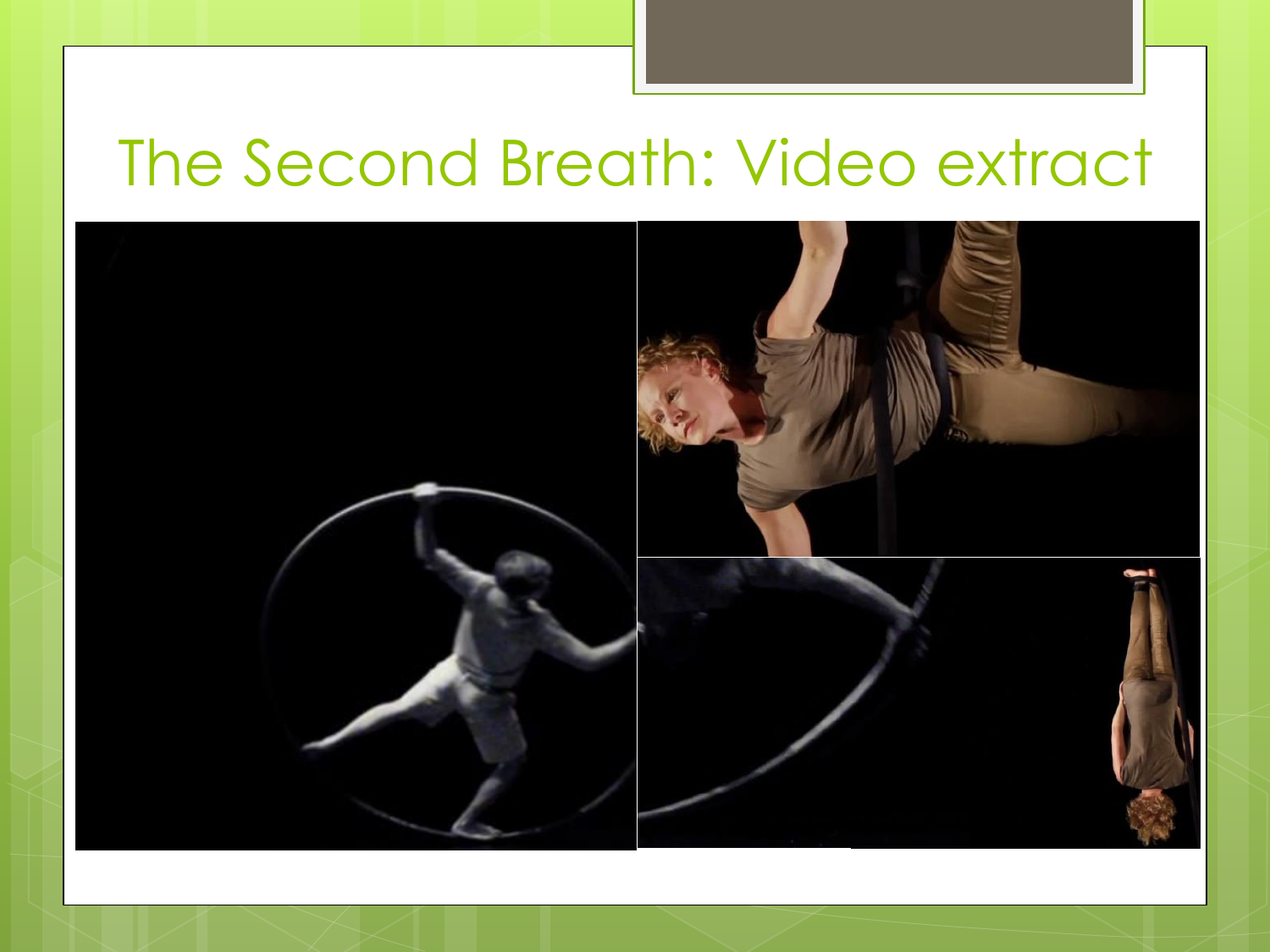# Social dreaming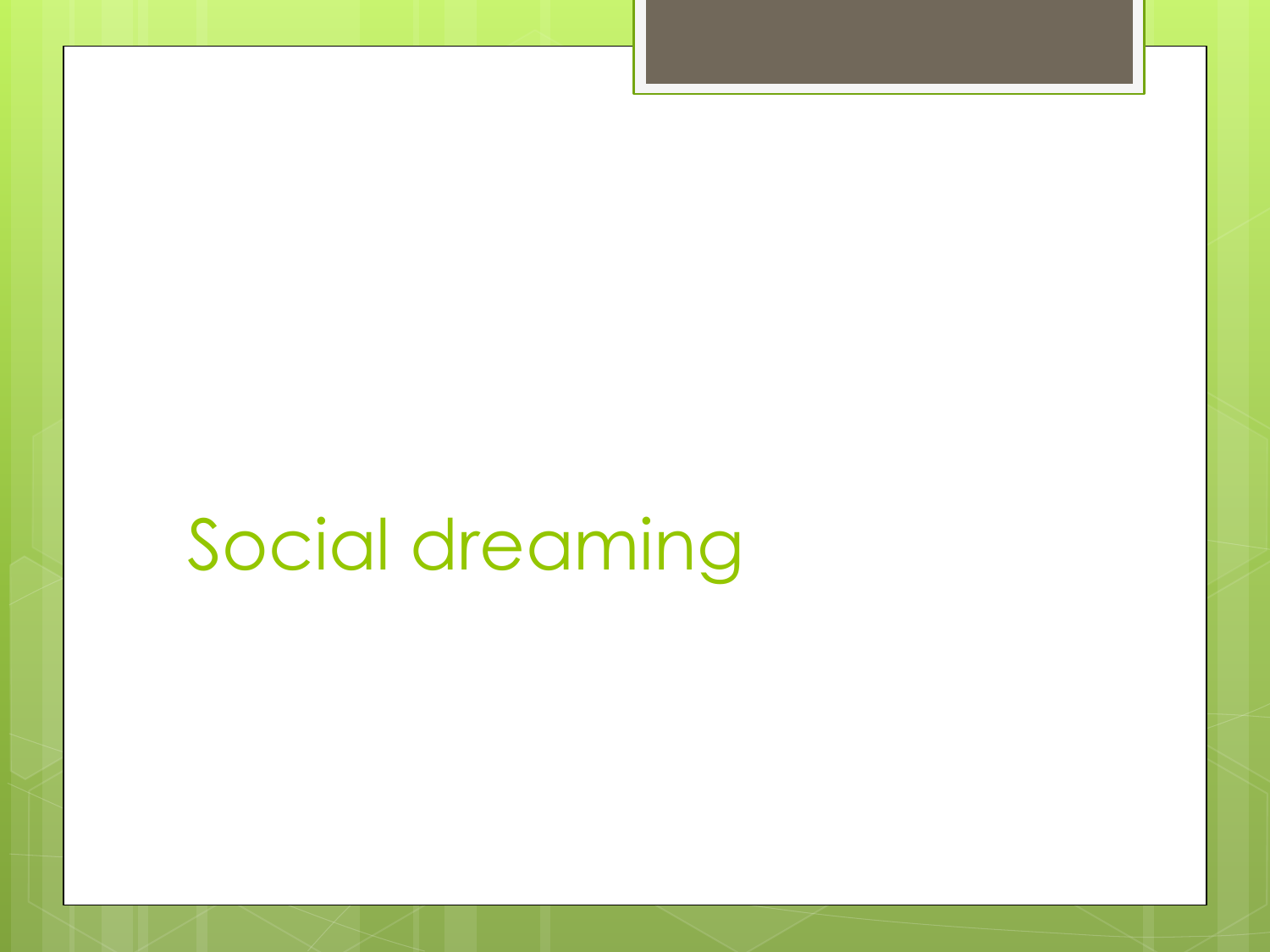# Examples of dreams

A reading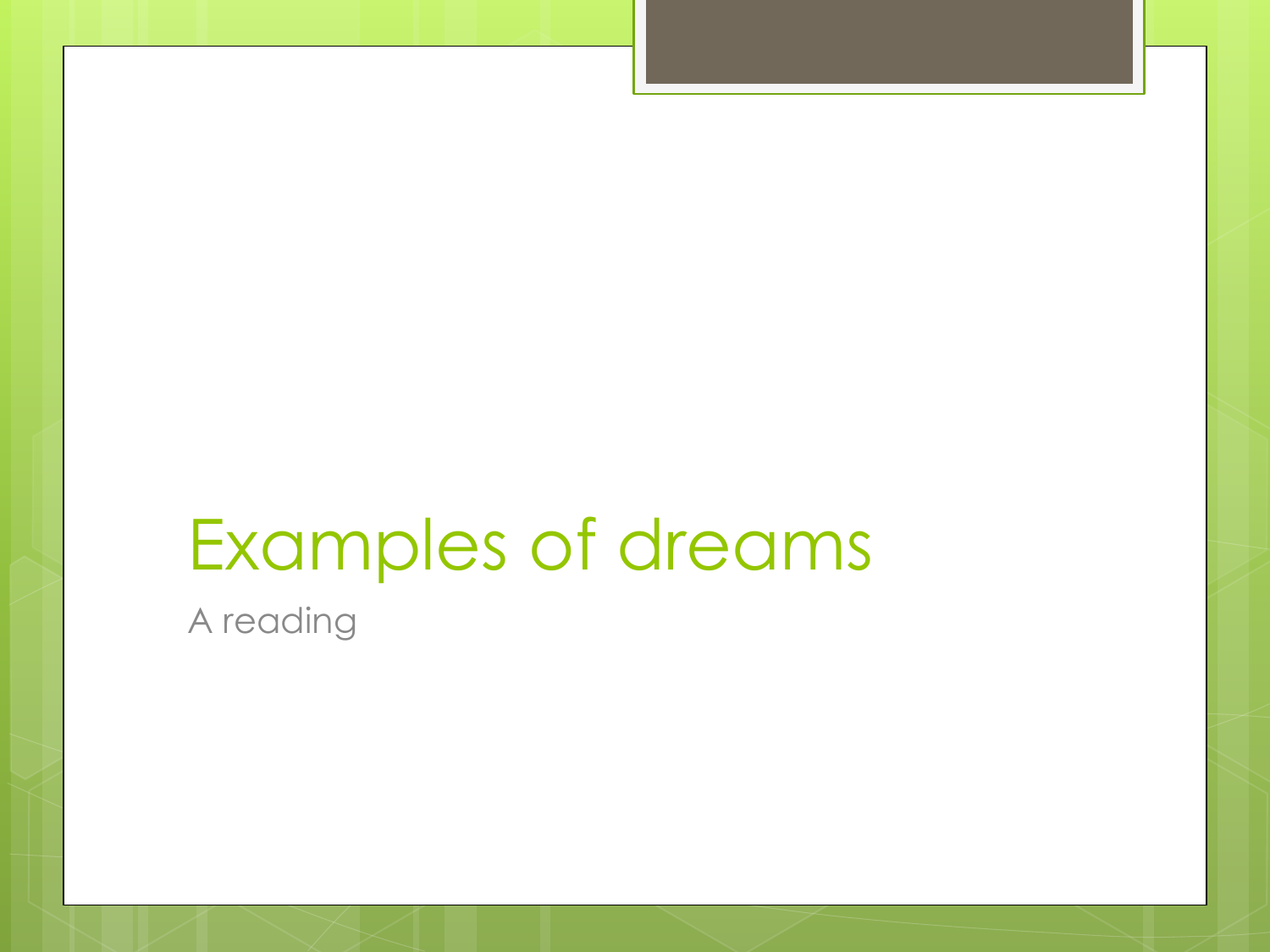# What's happening...?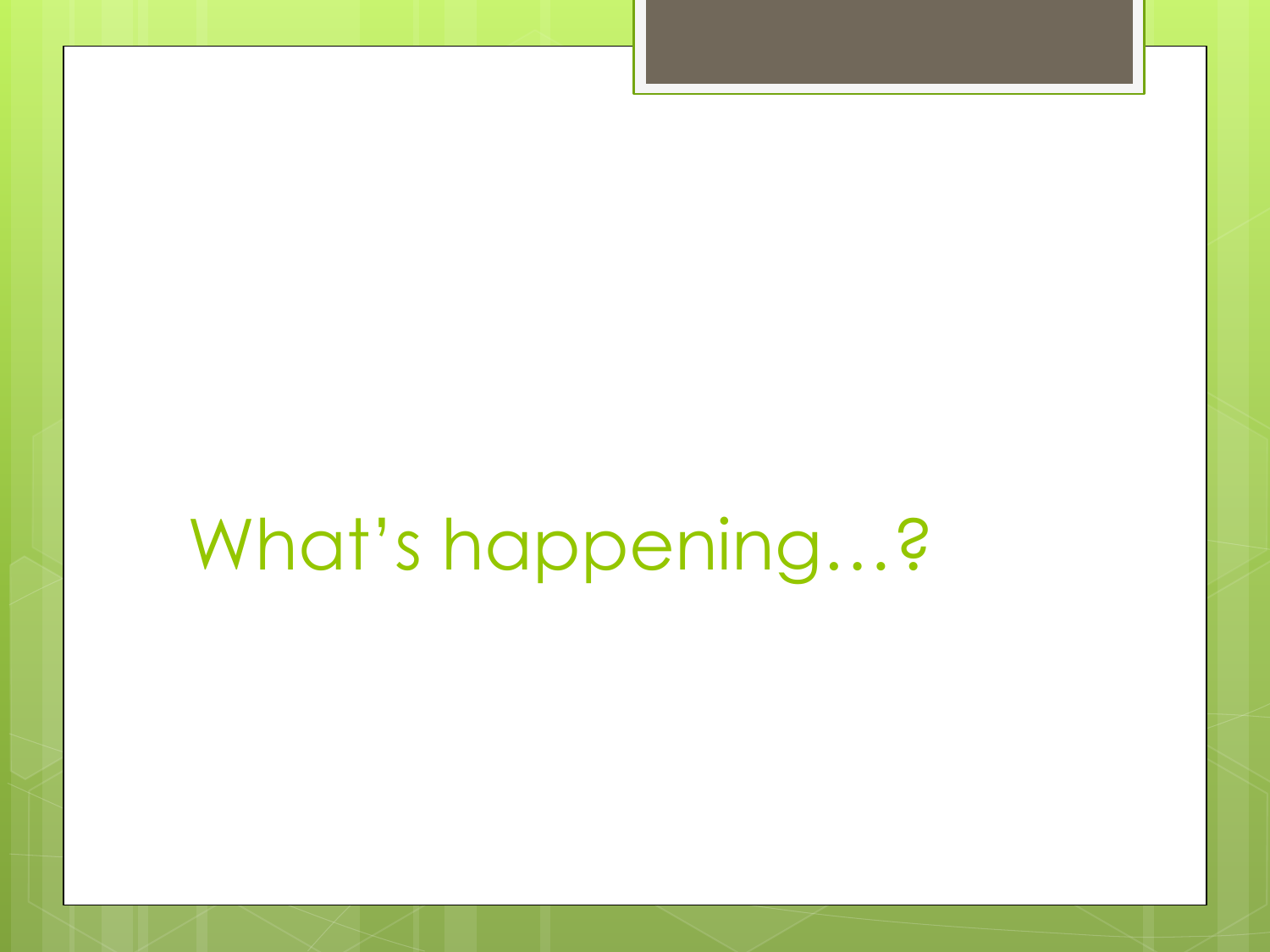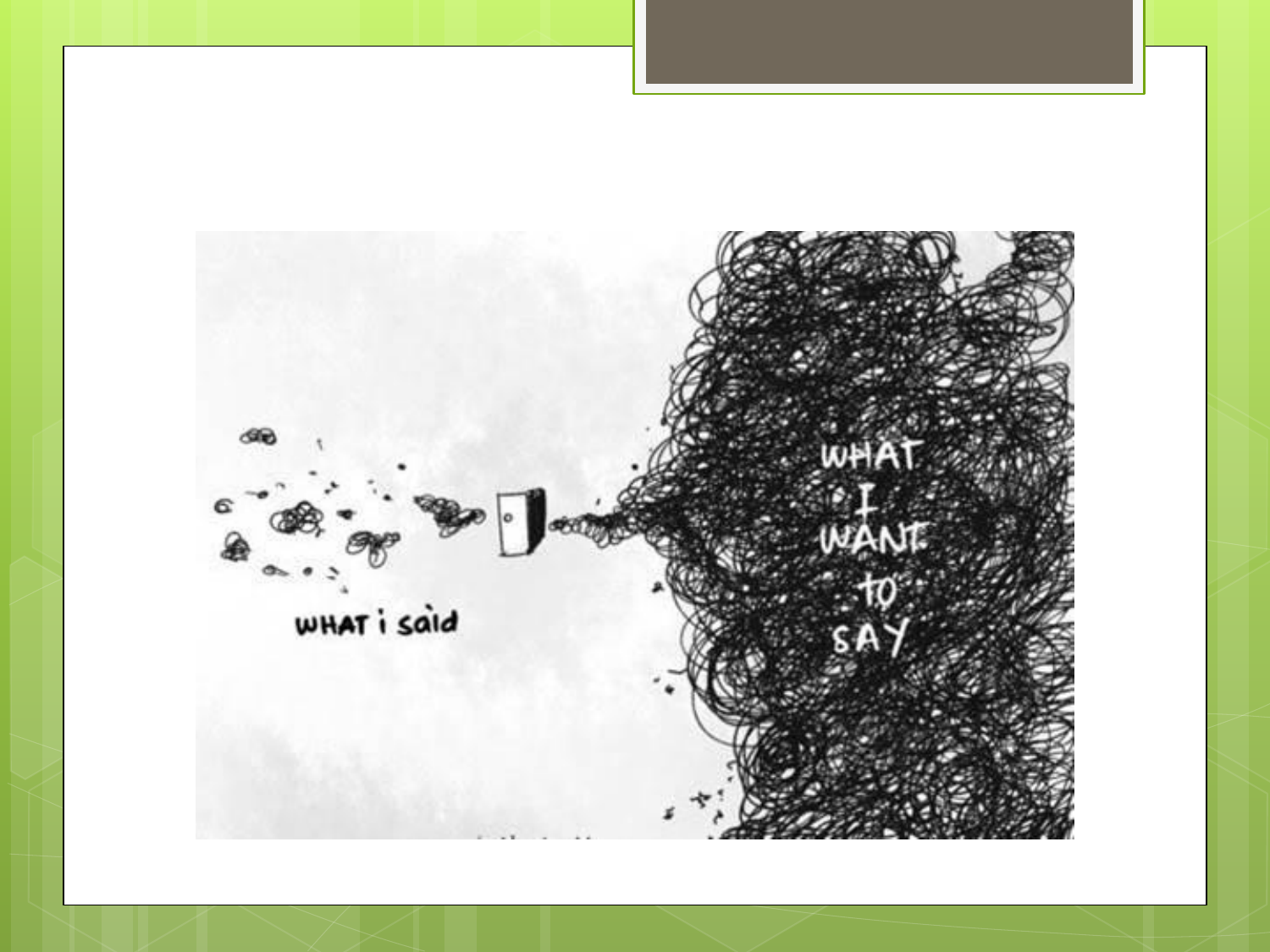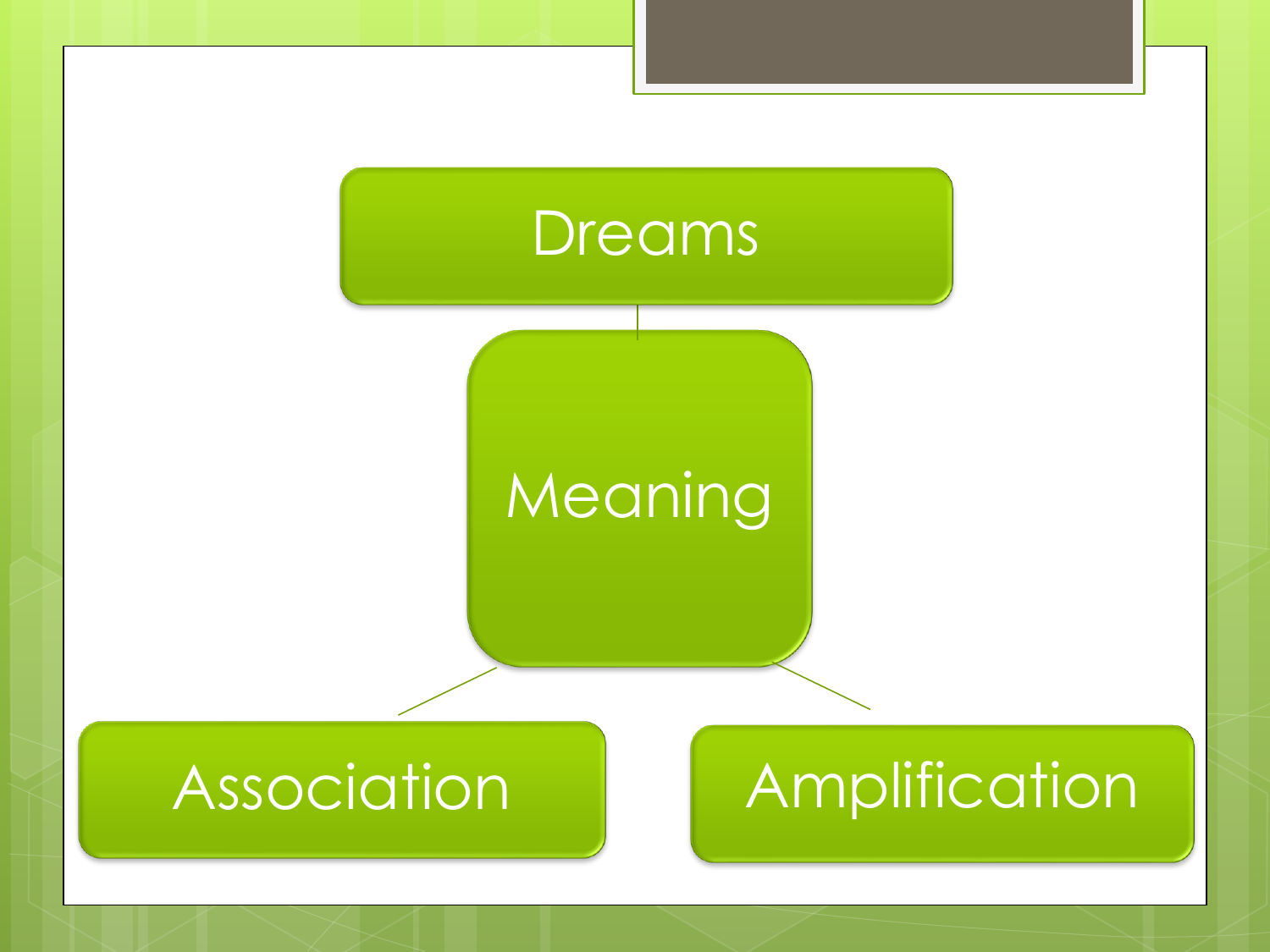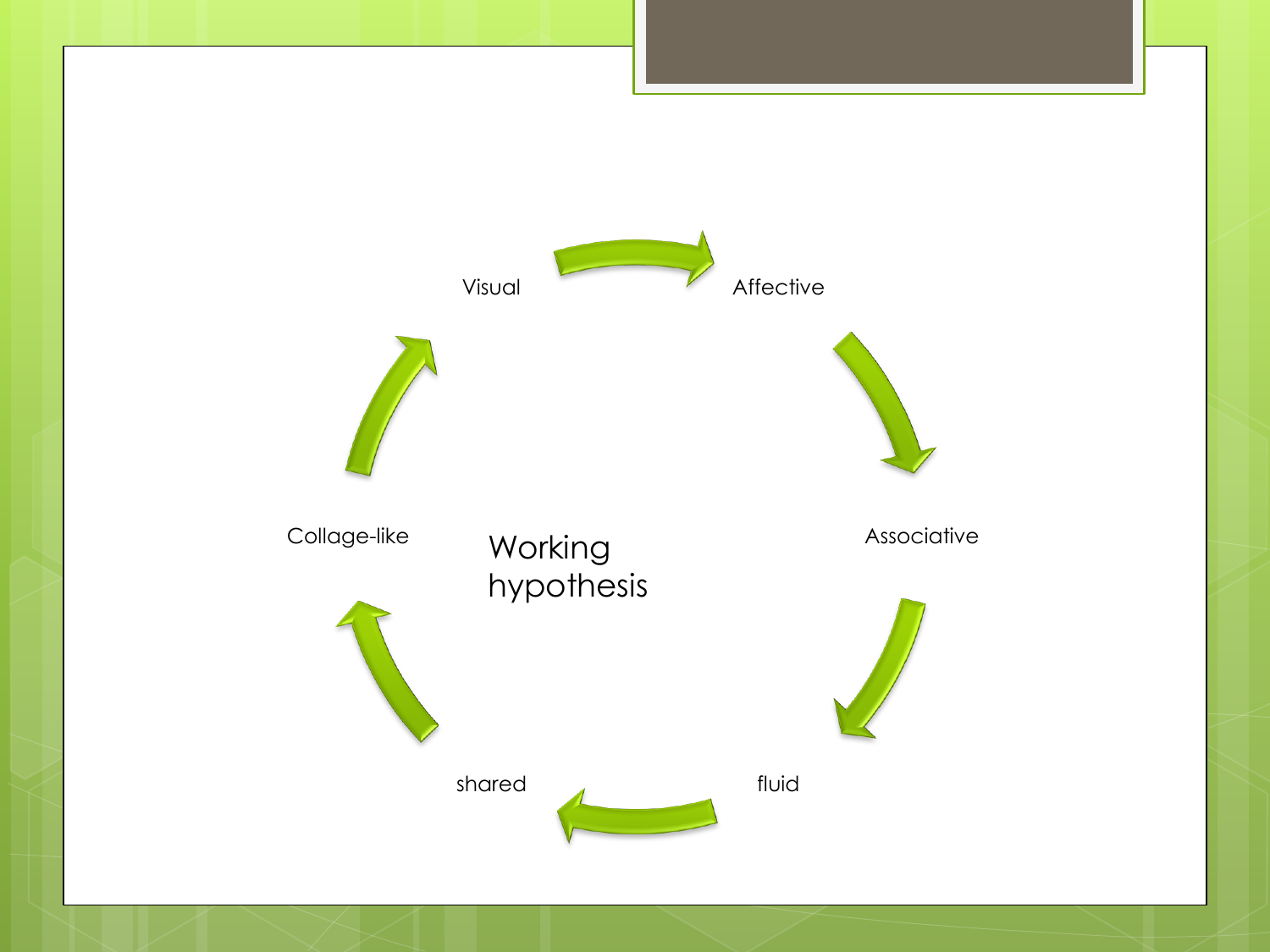## A collage of images

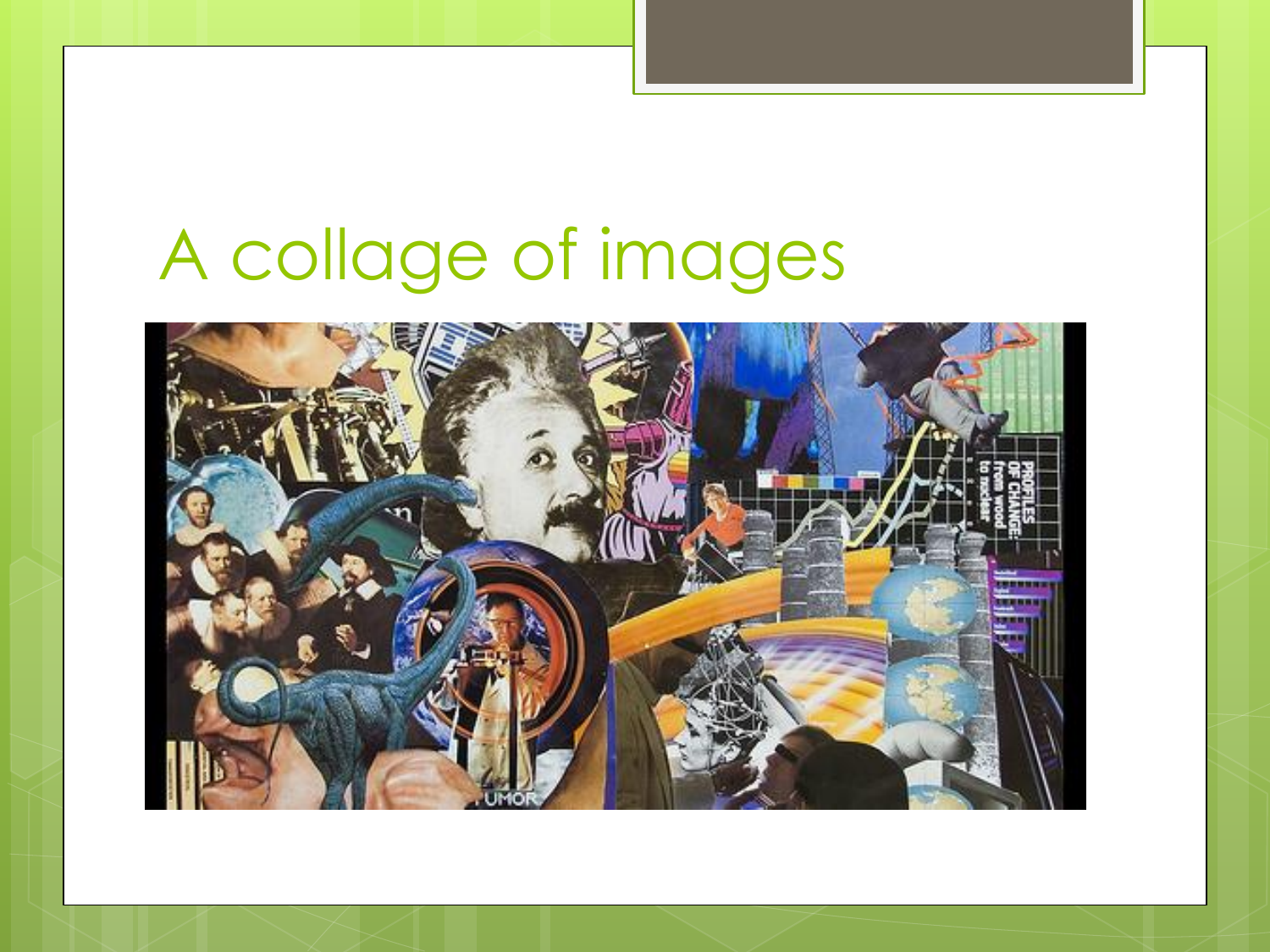## **Final word**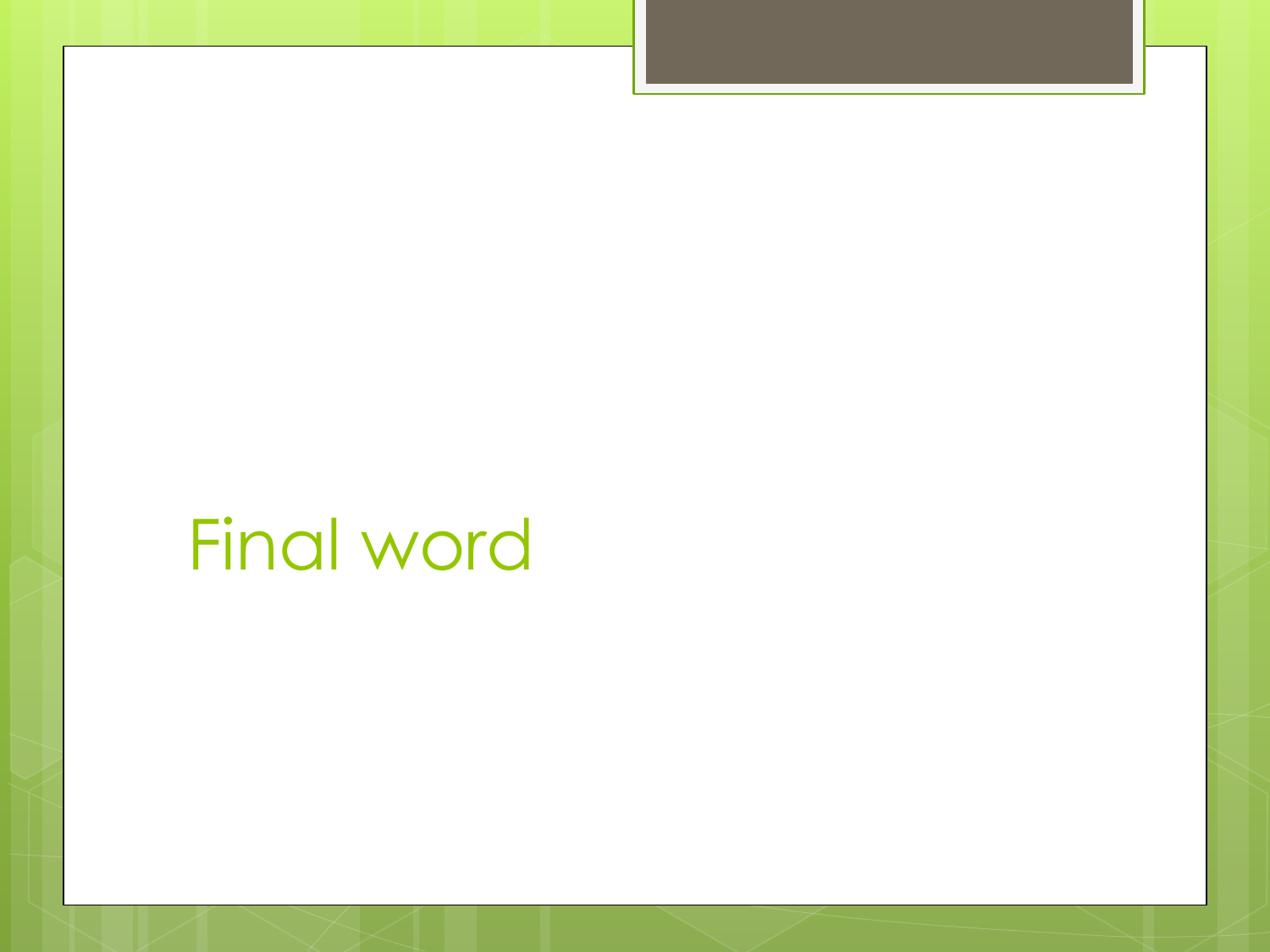

'There is a painting by Klee called Angelus Novus. An angel is depicted there who looks as though he were about to distance himself from something which he is staring at. His eyes are opened wide, his mouth stands open and his wings are outstretched. The Angel of History must look just so. His face is turned towards the past. Where we see the appearance of a chain of events, he sees one single catastrophe, which unceasingly piles rubble on top of rubble and hurls it before his feet… a storm is blowing from Paradise, it has caught itself up in his wings and is so strong that the Angel can no longer close them. The storm drives him irresistibly into the future, to which his back is turned, while the rubble-heap before him grows sky-high. That which we call progress, is *this* storm.' (Walter Benjamin)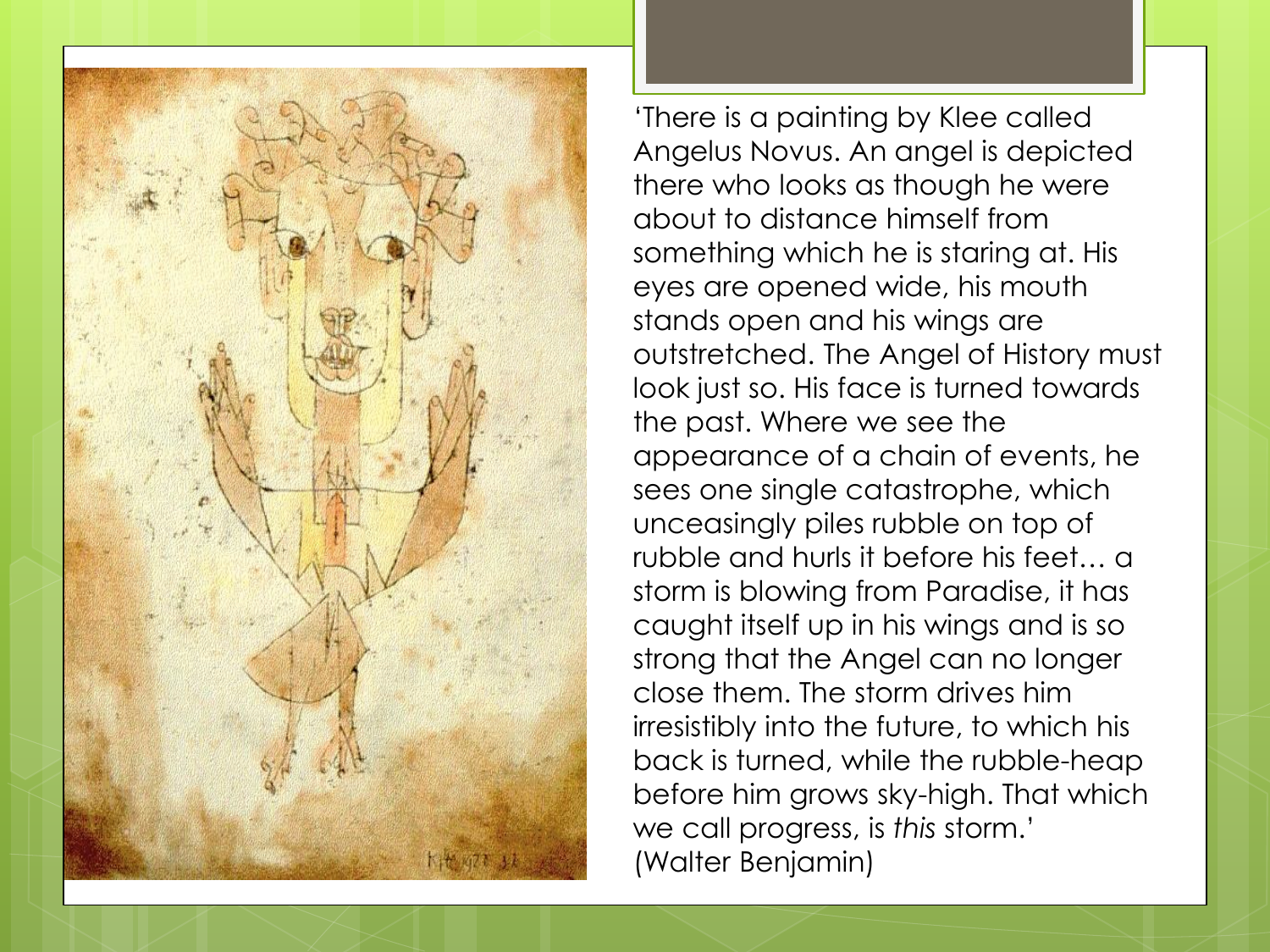CPA: More information & becoming a member

**Website** 

www.climatepsychologyalliance.org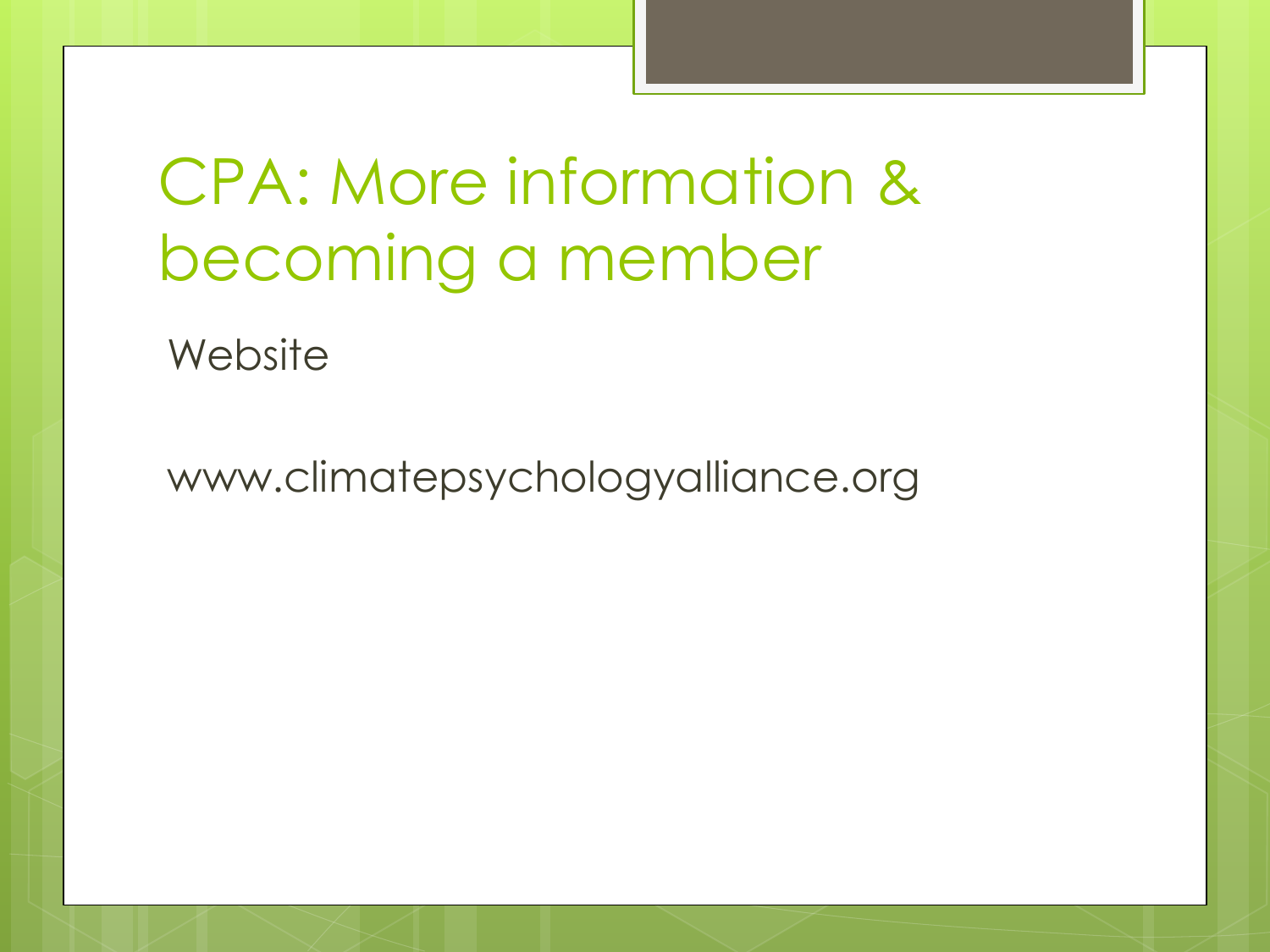#### **BECOME A MEMBER**

#### Becoming a member of CPA - the benefits

Individual or organizational membership of £24.00 a year brings you our newsletter, entitles you to vote at our AGM, stand for our executive or advisory committees, initiate activities and help shape the organization. You also get a 20% discount on the price of all events. We welcome active involvement and would love to hear from you about what you would like to contribute. We never share your details. Privacy

 $\mathbf{C}$ 



۰

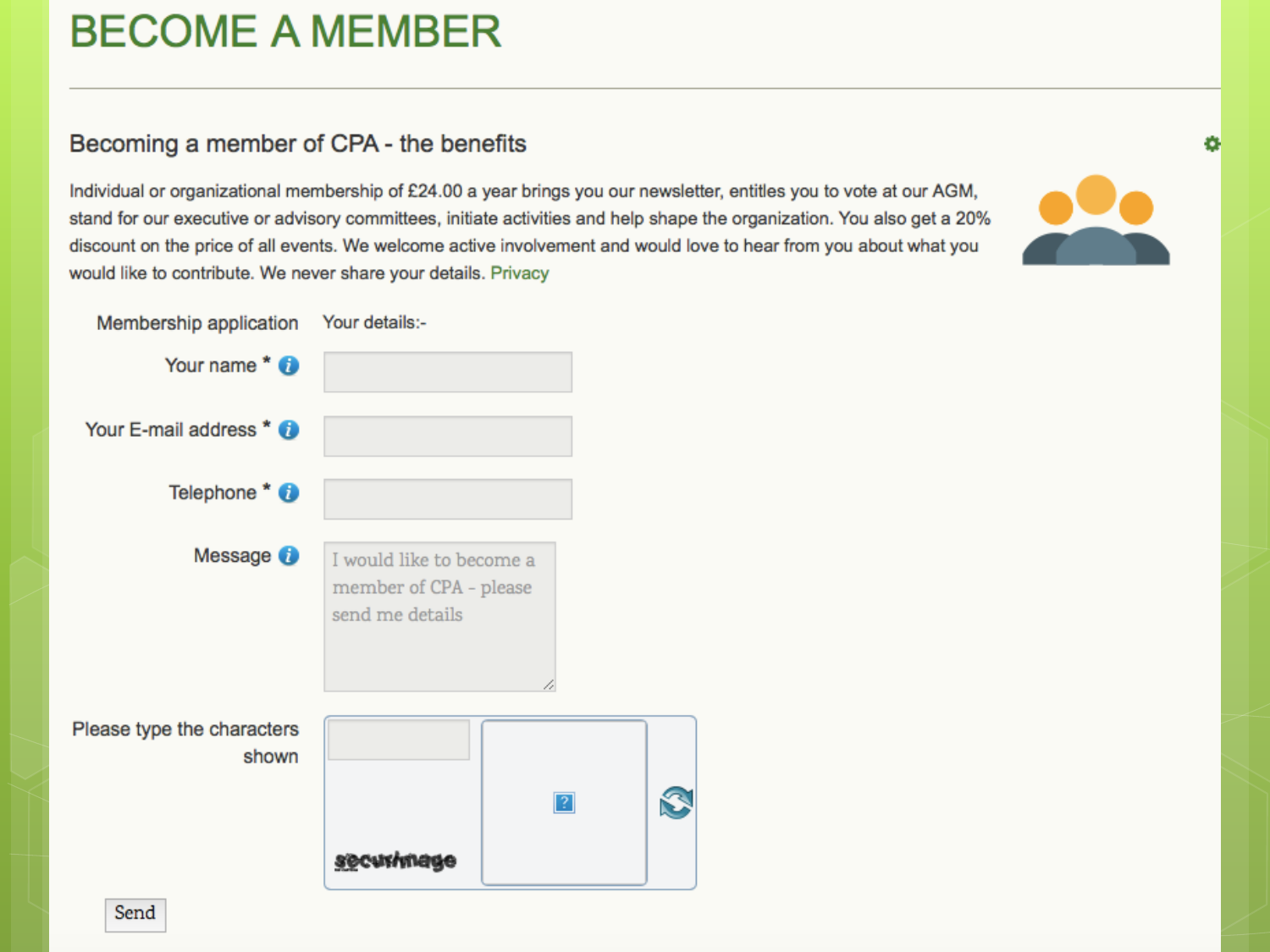# jymanley@uclan.ac.uk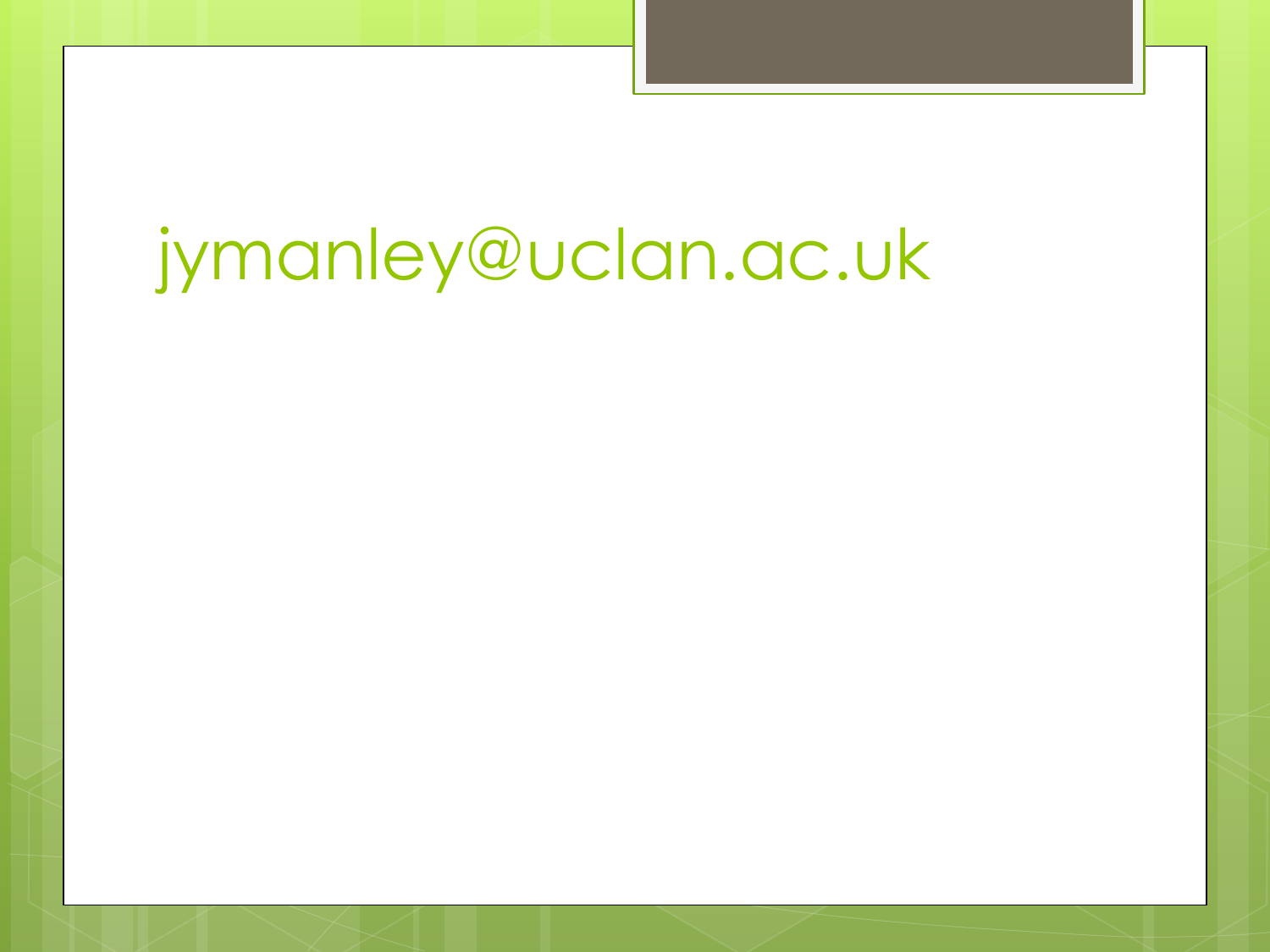#### References

Benjamin, Walter (2009). On the Concept of History.

Dodds, J. (2011) *Psychoanalysis and ecology at the edge of chaos: complexity theory, Deleuze/Guattari, and psychoanalysis for a climate in crisis.* London: Routledge.

Naess, A.

Randall, R. and Brown, A. (2015). *In time for tomorrow? The carbon conversations handbook.* Surefoot Effect.

Rust, M-J, and Totton, N. (Eds.) (2012). *Vital Signs. Psychological responses to ecological crisis*. London: Karnac

Searles, H. F. (1972) "Unconscious processes in relation to the environmental crisis" In: *Psychoanalytical Review*, 59, 361–374

Weintrobe, S. (Ed.) (2013) *Engaging with climate change. Psychoanalytic and interdisciplinary perspectives*. London: Routledge.